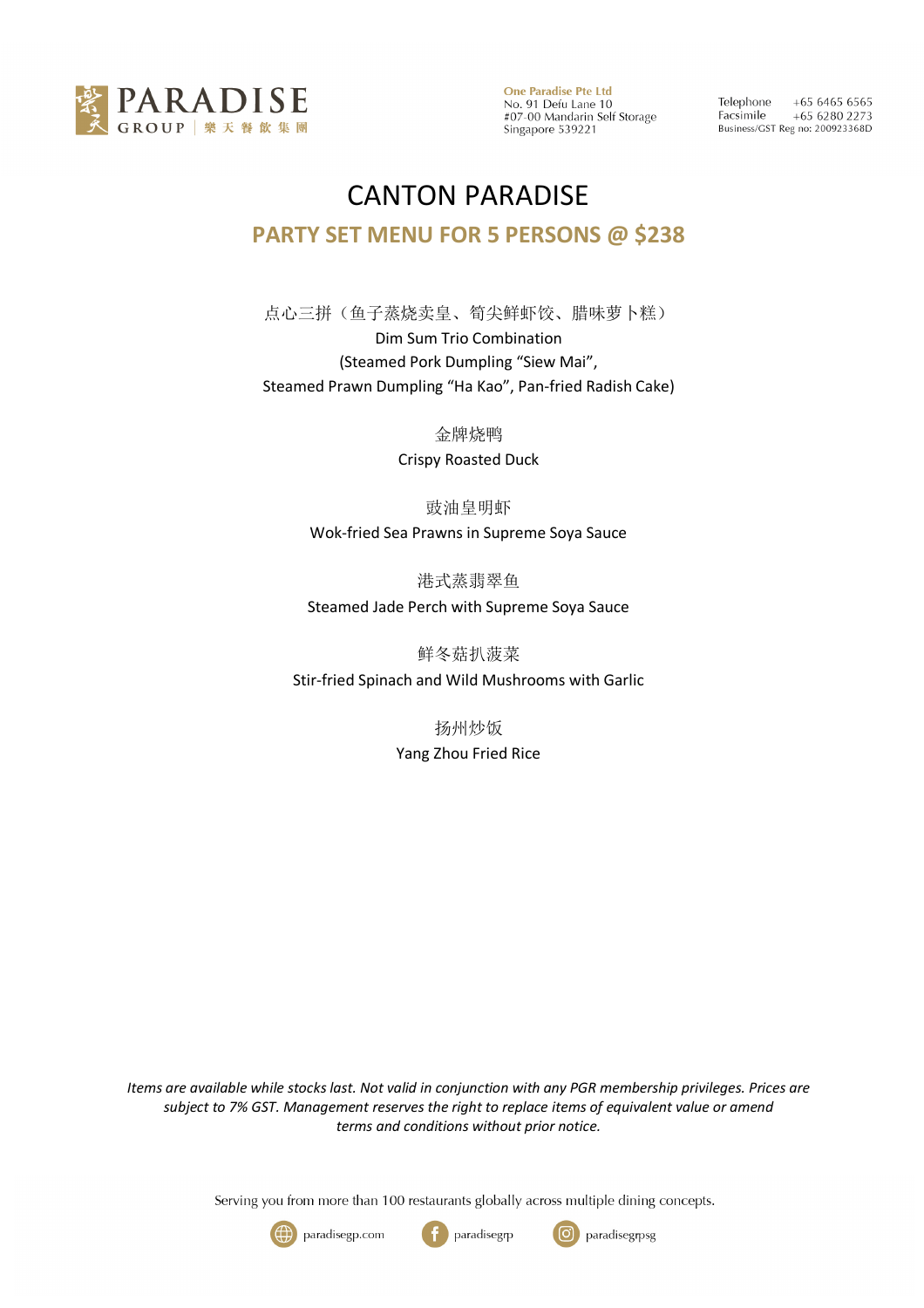

**One Paradise Pte Ltd** No. 91 Defu Lane 10<br>#07-00 Mandarin Self Storage Singapore 539221

Telephone  $+6564656565$ Facsimile  $+6562802273$ Business/GST Reg no: 200923368D

## CANTON PARADISE **PARTY SET MENU FOR 5 PERSONS @ \$268**

烧味三拼(金牌烧鸭、水晶真味鸡、秘制黑叉烧) BBQ Trio Combination (Crispy Roasted Duck, Steamed Kampong Chicken in Canton Style, Charred BBQ Pork with Honey Sauce)

> 油浸顺壳鱼 Crisp-fried Marble Goby with Superior Soy Sauce

上海焗明虾 Baked Sea Prawns Tossed with Superior Stock

> XO銀魚仔炒香港芥兰 Stir-fried Kai Lan and Silver Bait

避风塘蒜香骨 Deep-fried Pork Ribs with Minced Garlic

> 虾仁炒饭 Shrimp Fried Rice

*Items are available while stocks last. Not valid in conjunction with any PGR membership privileges. Prices are subject to 7% GST. Management reserves the right to replace items of equivalent value or amend terms and conditions without prior notice.*

Serving you from more than 100 restaurants globally across multiple dining concepts.





ြ

paradisegrpsg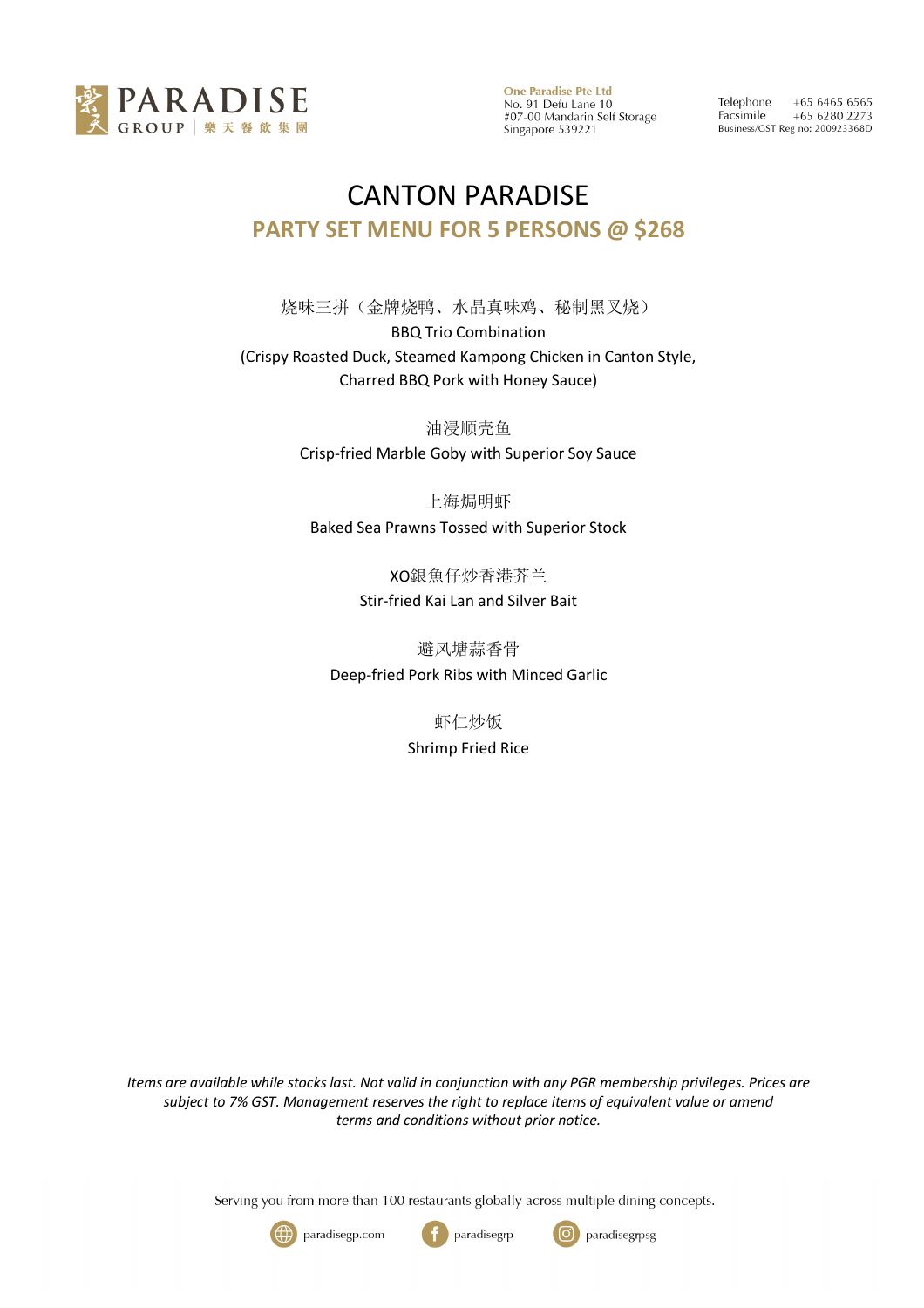

**One Paradise Pte Ltd** No. 91 Defu Lane 10 #07-00 Mandarin Self Storage Singapore 539221

 $+6564656565$ Telephone Facsimile +65 6280 2273 Business/GST Reg no: 200923368D

## CANTON PARADISE **PARTY SET MENU FOR 10 PERSONS @ \$268**

点心三拼(筍尖鲜虾饺、鱼子蒸烧卖皇、香港车仔街边肠粉) Dim Sum Trio Combination (Steamed Prawn Dumpling "Ha Kao", Steamed Pork Dumpling "Siew Mai", Hong-Kong Street Style Steamed Rice Roll with Sweet and Peanut Sauce)

烧味三拼(水晶真味鸡、脆皮烧腩肉、秘制黑叉烧) BBQ Trio Combination (Steamed Kampong Chicken in Canton Style, Crackling Pork Belly, Charred BBQ Pork with Honey Sauce)

> XO 酱萝卜糕 Wok-fried Carrot Cake in XO Sauce

胡椒焗明虾(粉丝底) Pepper Baked Sea Prawns with Vermicelli

野菌焖豆腐(菜心底) Braised Firm Tofu with Assorted Mushrooms

虾籽焖伊面 Stewed Ee-Mian Noodle with Shrimp Roe

*Items are available while stocks last. Not valid in conjunction with any PGR membership privileges. Prices are subject to 7% GST. Management reserves the right to replace items of equivalent value or amend terms and conditions without prior notice.*

Serving you from more than 100 restaurants globally across multiple dining concepts.